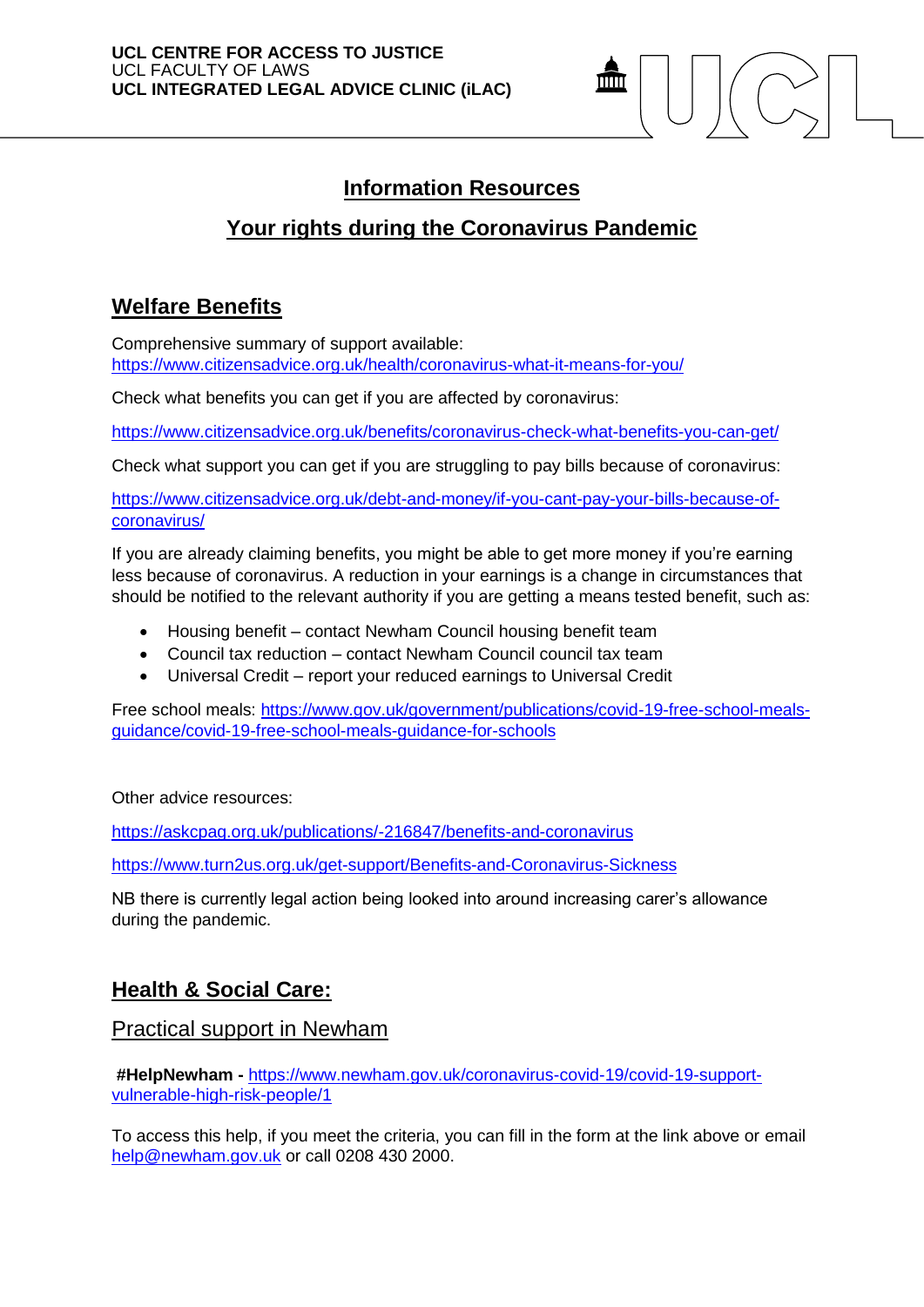#HelpNewham offers support to:

- Residents aged over 70 who live alone and do not have the support of friends or family
- Those who receive support through adult social care and who have health conditions identified by the NHS
- Young people whom we care for or support through social services
- Families with children with special educational needs and disabilities
- Members of our street homeless community
- Families living in temporary accommodation
- Those who have been contacted directly by the NHS as part of their programme to shield 1.5 million people nationwide

If you identify with any of the above Newham Council can provide you with the following support:

- Home delivery of food and essential items (e.g. toothpaste, sanitary items)
- Home delivery of prescription medication
- Someone to talk to via our befriending telephone chat service

#### NHS Shield (for Newham):

If you have been contacted directly by the NHS as part of their programme to shield 1.5 million people nationwide and you wish to seek support please contact shieldreliefhub@newham.gov.uk or call 020 8430 2000, select option 9 - COVID-19.

If you have not received a letter, then you can apply here: [https://www.gov.uk/coronavirus](https://www.gov.uk/coronavirus-extremely-vulnerable)[extremely-vulnerable](https://www.gov.uk/coronavirus-extremely-vulnerable)

### Legal/Advice resources

#### **Adult Social care**

The government has significantly reduced the duties that local authorities owe in relation to adult social care.

The official government quidance is here:

[https://www.gov.uk/government/publications/coronavirus-covid-19-changes-to-the-care-act-](https://www.gov.uk/government/publications/coronavirus-covid-19-changes-to-the-care-act-2014/care-act-easements-guidance-for-local-authorities)[2014/care-act-easements-guidance-for-local-authorities](https://www.gov.uk/government/publications/coronavirus-covid-19-changes-to-the-care-act-2014/care-act-easements-guidance-for-local-authorities)

This webinar by Steve Broach is very helpful in explaining the law changes simply but slightly out of date as the law regarding social care is now in force, as is the law for SEND. This is the link to the recording: [https://youtu.be/j5RU9DFIzQM](https://eur01.safelinks.protection.outlook.com/?url=https%3A%2F%2Fyoutu.be%2Fj5RU9DFIzQM&data=02%7C01%7C%7Cf665efc407564fe20cc108d7d4db013c%7C1faf88fea9984c5b93c9210a11d9a5c2%7C0%7C1%7C637211909397243158&sdata=wjlX3iGWkdCzxQbOmT3AvErap%2BkgMHhE2RdCS2sF7q0%3D&reserved=0)

Here are some other resources which help to explain the changes:

[https://insights.doughtystreet.co.uk/post/102g3ng/how-does-the-coronavirus-act-2020-alter](https://insights.doughtystreet.co.uk/post/102g3ng/how-does-the-coronavirus-act-2020-alter-the-care-act-2014)[the-care-act-2014](https://insights.doughtystreet.co.uk/post/102g3ng/how-does-the-coronavirus-act-2020-alter-the-care-act-2014)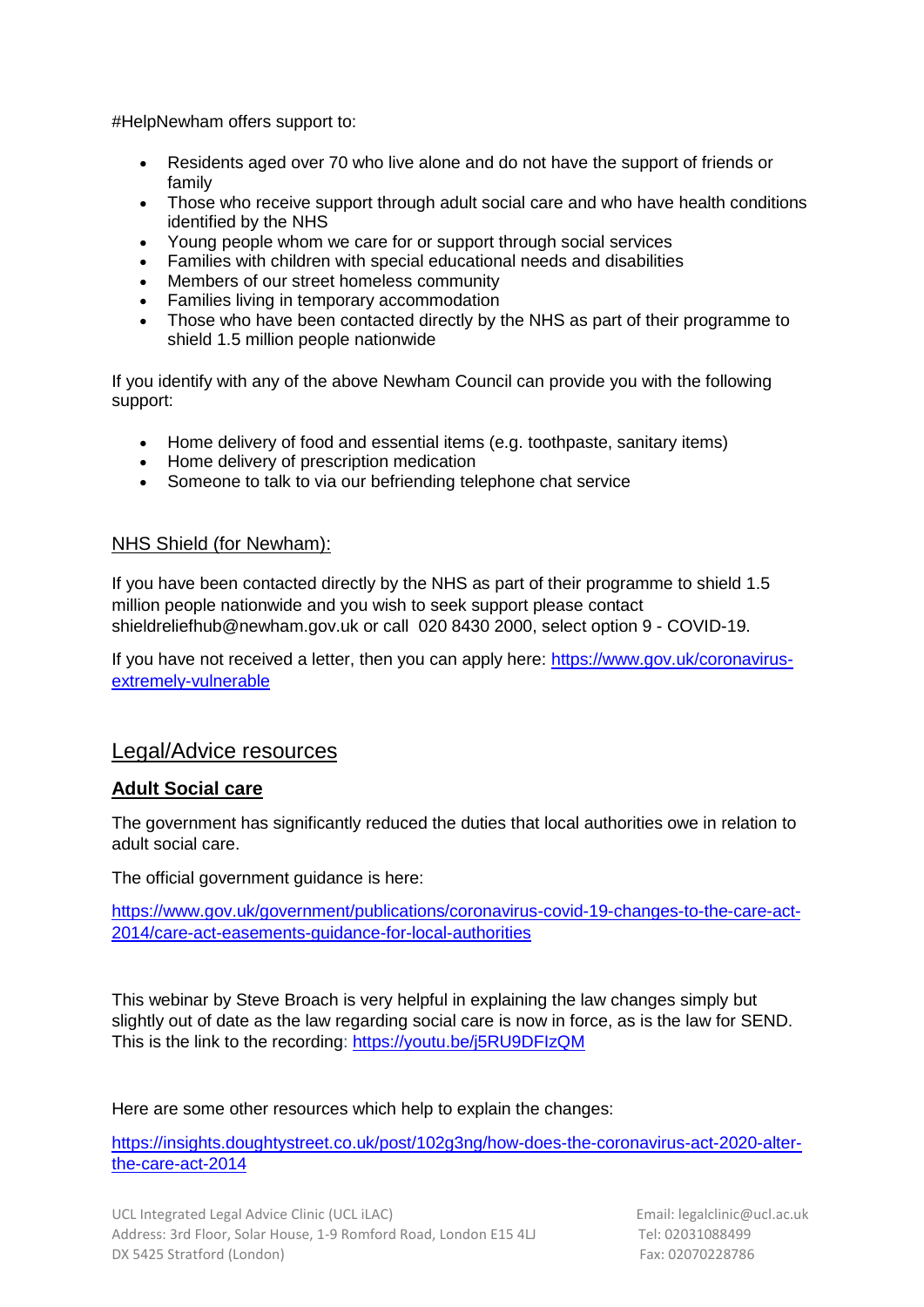<https://www.autism.org.uk/services/helplines/coronavirus.aspx>

<https://councilfordisabledchildren.org.uk/news-opinion/news/covid-19-support-and-guidance>

NICE critical care guidelines: [https://www.hja.net/press-releases/nice-amends-covid-19](https://www.hja.net/press-releases/nice-amends-covid-19-critical-care-guideline-after-judicial-review-challenge) [critical-care-guideline-after-judicial-review-challenge](https://www.hja.net/press-releases/nice-amends-covid-19-critical-care-guideline-after-judicial-review-challenge)

Care Act changes – an easy read guide: [https://www.dorsetadvocacy.co.uk/wp](https://www.dorsetadvocacy.co.uk/wp-content/uploads/2020/04/covid19-care-act-guidance.pdf)[content/uploads/2020/04/covid19-care-act-guidance.pdf](https://www.dorsetadvocacy.co.uk/wp-content/uploads/2020/04/covid19-care-act-guidance.pdf)

#### **Children's social care**

The Coronavirus Act itself does not change any children's social care duties. However, the government is attempting to introduce 'easements' to certain duties by way of guidance and regulations.

The regulations are summarised very clearly here and are currently subject to a legal challenge: [https://article39.org.uk/2020/04/23/ministers-use-covid-19-to-destroy-childrens](https://article39.org.uk/2020/04/23/ministers-use-covid-19-to-destroy-childrens-safeguards/)[safeguards/](https://article39.org.uk/2020/04/23/ministers-use-covid-19-to-destroy-childrens-safeguards/)

The government has also published guidance, which is due to be amended imminently following a legal challenge by our service Our current view is that the guidance is unlawful and we await the amended version (due w/c 4 May) before commenting further. The guidance can be found here: [https://www.gov.uk/government/publications/coronavirus-covid-](https://www.gov.uk/government/publications/coronavirus-covid-19-guidance-for-childrens-social-care-services/coronavirus-covid-19-guidance-for-local-authorities-on-childrens-social-care)[19-guidance-for-childrens-social-care-services/coronavirus-covid-19-guidance-for-local](https://www.gov.uk/government/publications/coronavirus-covid-19-guidance-for-childrens-social-care-services/coronavirus-covid-19-guidance-for-local-authorities-on-childrens-social-care)[authorities-on-childrens-social-care](https://www.gov.uk/government/publications/coronavirus-covid-19-guidance-for-childrens-social-care-services/coronavirus-covid-19-guidance-for-local-authorities-on-childrens-social-care)

### **Education/SEN**

Things are understandably a bit confusing at the moment, as schools have closed, save for children of keyworkers and those who are 'vulnerable' and/or who have EHC plans. Some schools have closed completely.

The official government guidance is here and seems to be getting updated almost daily:

[https://www.gov.uk/government/publications/coronavirus-covid-19-guidance-on-vulnerable](https://www.gov.uk/government/publications/coronavirus-covid-19-guidance-on-vulnerable-children-and-young-people/coronavirus-covid-19-guidance-on-vulnerable-children-and-young-people#children-with-education-health-and-care-ehc-plans)[children-and-young-people/coronavirus-covid-19-guidance-on-vulnerable-children-and](https://www.gov.uk/government/publications/coronavirus-covid-19-guidance-on-vulnerable-children-and-young-people/coronavirus-covid-19-guidance-on-vulnerable-children-and-young-people#children-with-education-health-and-care-ehc-plans)[young-people#children-with-education-health-and-care-ehc-plans](https://www.gov.uk/government/publications/coronavirus-covid-19-guidance-on-vulnerable-children-and-young-people/coronavirus-covid-19-guidance-on-vulnerable-children-and-young-people#children-with-education-health-and-care-ehc-plans)

This free handbook written by Hayley Mason of SEN Legal is very helpful at answering some of the questions parents may have about their child's education: [https://f528279b-dcf0-4117](https://f528279b-dcf0-4117-b5aa-563b48d7bd12.filesusr.com/ugd/6f42ce_08b18fc703f74e08b639d57606113e3b.pdf) [b5aa-563b48d7bd12.filesusr.com/ugd/6f42ce\\_08b18fc703f74e08b639d57606113e3b.pdf](https://f528279b-dcf0-4117-b5aa-563b48d7bd12.filesusr.com/ugd/6f42ce_08b18fc703f74e08b639d57606113e3b.pdf)

NB From **1 May**, the government has passed new regulations relaxing some local authority duties relating to EHCPs to 'reasonable endeavours'. These changes are explained here: [https://www.specialneedsjungle.com/coronavirus-ehcp-laws-temporarily-relaxed-as-las-told](https://www.specialneedsjungle.com/coronavirus-ehcp-laws-temporarily-relaxed-as-las-told-to-just-do-their-best/)[to-just-do-their-best/](https://www.specialneedsjungle.com/coronavirus-ehcp-laws-temporarily-relaxed-as-las-told-to-just-do-their-best/)

The detailed announcement from the DFE is here: [https://assets.publishing.service.gov.uk/government/uploads/system/uploads/attachment\\_da](https://assets.publishing.service.gov.uk/government/uploads/system/uploads/attachment_data/file/882290/CV19_Act_modification_notice_SEND.pdf) [ta/file/882290/CV19\\_Act\\_modification\\_notice\\_SEND.pdf](https://assets.publishing.service.gov.uk/government/uploads/system/uploads/attachment_data/file/882290/CV19_Act_modification_notice_SEND.pdf)